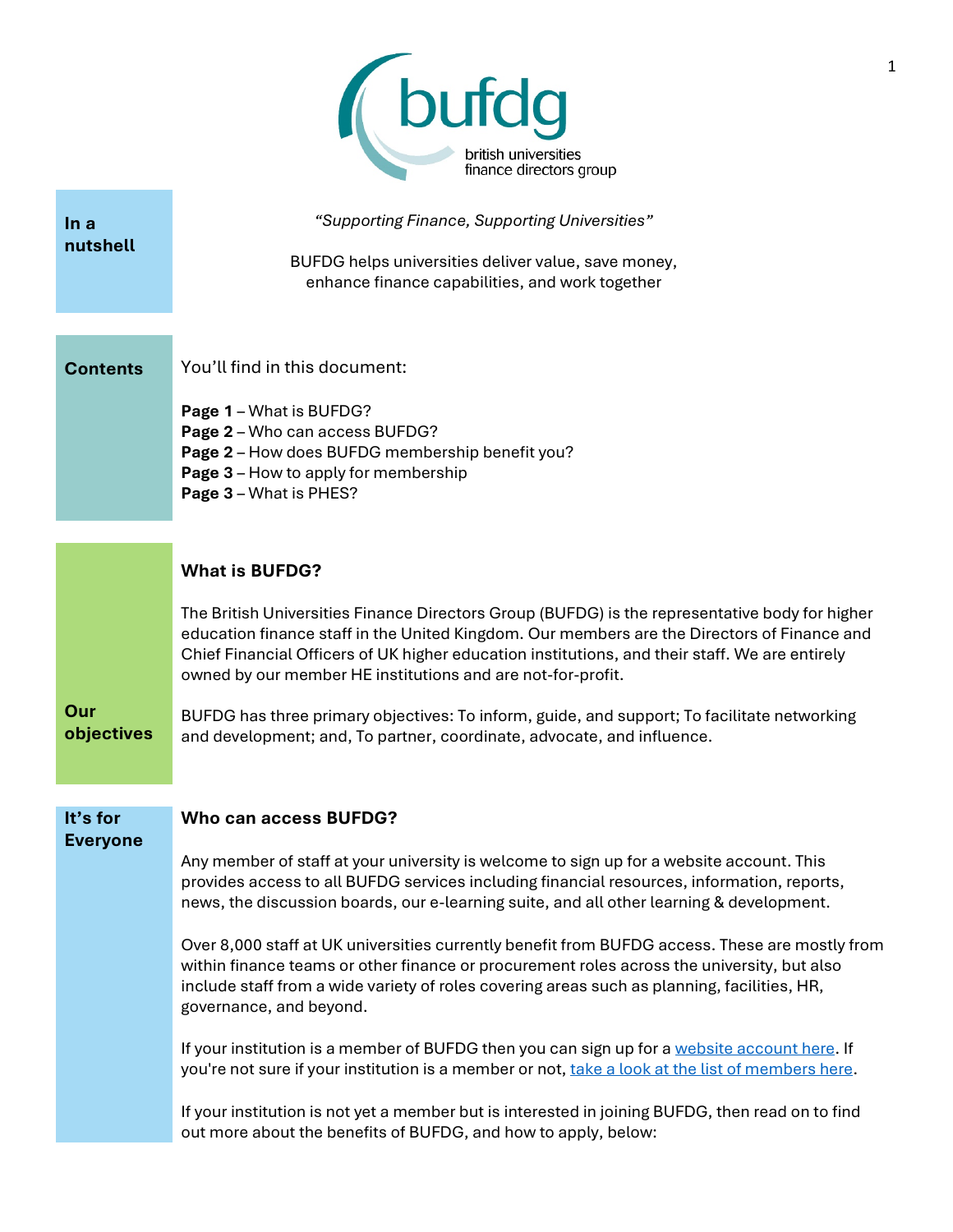$\overline{c}$ 

| <b>Our Value</b>              | How does BUFDG membership benefit you?                                                                                                                                                                                                                                                                                          |                                                                                                                                                                                                                                                                                                    |  |  |  |
|-------------------------------|---------------------------------------------------------------------------------------------------------------------------------------------------------------------------------------------------------------------------------------------------------------------------------------------------------------------------------|----------------------------------------------------------------------------------------------------------------------------------------------------------------------------------------------------------------------------------------------------------------------------------------------------|--|--|--|
|                               | With your BUFDG membership and website account you can:                                                                                                                                                                                                                                                                         |                                                                                                                                                                                                                                                                                                    |  |  |  |
|                               | <b>Team</b><br>development                                                                                                                                                                                                                                                                                                      | Access all the e-learning modules, training events, regional meetings,<br>and BUFDG conferences, for you and your colleagues                                                                                                                                                                       |  |  |  |
|                               | <b>Technical support</b>                                                                                                                                                                                                                                                                                                        | Get technical tax, employment taxes, and procurement support and<br>guidance from our three in-house specialists                                                                                                                                                                                   |  |  |  |
|                               | <b>Instant knowledge</b>                                                                                                                                                                                                                                                                                                        | Access hundreds of useful resources and guides covering a wide range<br>of subject areas, and use the busy discussion boards to ask questions<br>of colleagues from across the sector. You'll also benefit from the<br>knowledge, insight, and contacts of Karel and the rest of the BUFDG<br>team |  |  |  |
|                               | <b>Accounting insight</b>                                                                                                                                                                                                                                                                                                       | Benefit from the work of the Financial Reporting Group on issues such<br>as the SORP and pensions accounting, including notes, discount rates,<br>and pensions modellers                                                                                                                           |  |  |  |
|                               | <b>Special reports</b>                                                                                                                                                                                                                                                                                                          | Contribute to, and access special projects and reports including the<br>annual institutional audit and FD responsibilities surveys, and special<br>guides such as Understanding University Finance and Understanding<br>Pensions in HE                                                             |  |  |  |
| <b>Partnership</b><br>mindset | Sector advocacy                                                                                                                                                                                                                                                                                                                 | Have a say on, and contribute to, our liaison and advocacy work with<br>HMRC, the Office for Students, UUK, Purchasing Consortia, and other<br>sector bodies                                                                                                                                       |  |  |  |
|                               |                                                                                                                                                                                                                                                                                                                                 | You can find out more about the work of BUFDG by downloading the latest Annual Report, or by<br>contacting our Head of Membership, Matt Sisson.                                                                                                                                                    |  |  |  |
| <b>Our Cost</b>               | <b>Applying for Membership</b>                                                                                                                                                                                                                                                                                                  |                                                                                                                                                                                                                                                                                                    |  |  |  |
|                               | Fees for access to BUFDG are charged annually and are based on the turnover of the member<br>institution.<br>The subscription year for BUFDG runs from 1 <sup>st</sup> August to 31 <sup>st</sup> July. If your institution is joining on<br>or after the 1 <sup>st</sup> February, then 60% of the subscription is due.        |                                                                                                                                                                                                                                                                                                    |  |  |  |
|                               |                                                                                                                                                                                                                                                                                                                                 |                                                                                                                                                                                                                                                                                                    |  |  |  |
|                               | There are two levels of membership - a standard level, and BUFDG Pro (which includes our<br>extensive and expanding suite of e-learning modules). Membership is at an institution-level,<br>which means that a single membership fee includes the above for any members of staff at the<br>HEI, with no upper limit on numbers. |                                                                                                                                                                                                                                                                                                    |  |  |  |
|                               |                                                                                                                                                                                                                                                                                                                                 |                                                                                                                                                                                                                                                                                                    |  |  |  |